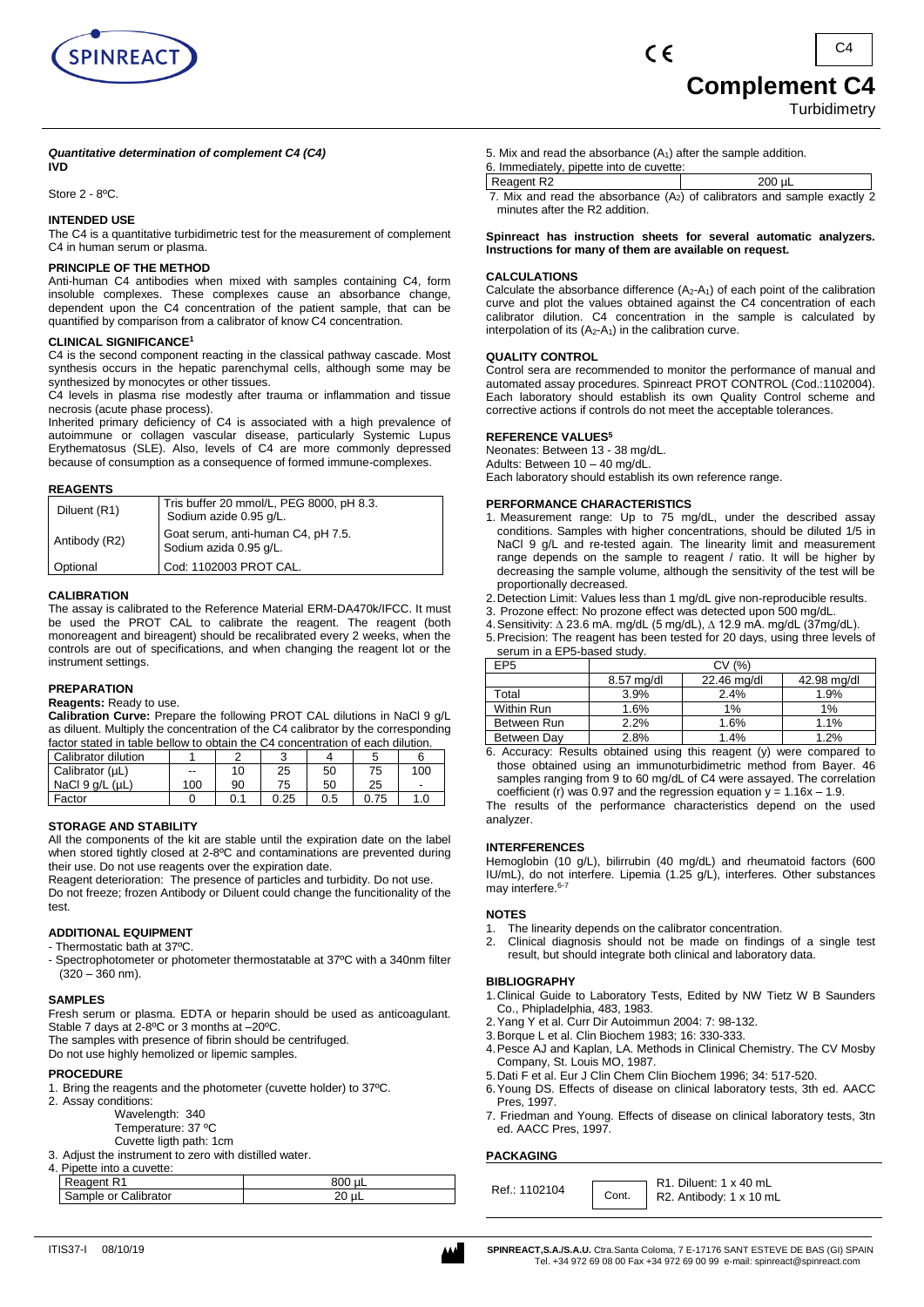

# **Complemento C4**

Turbidimetría

# *Determinación cuantitativa del complemento C4 (C4)*

**IVD**

Conservar a 2 - 8ºC.

#### **USO RECOMENDADO**

Ensayo turbidimétrico para la cuantificación del complemento C4 en suero o plasma humano.

## **PRINCIPIO DEL METODO**

Los anticuerpos anti-C4 forman compuestos insolubles cuando se combinan con el C4 de la muestra del paciente, ocasionando un cambio de absorbancia proporcional a la concentración de C4 en la muestra, y que puede ser cuantificada por comparación con un calibrador de C4 de concentración conocida.

#### **SIGNIFICADO CLINICO<sup>1</sup>**

El complemento C4 es el segundo componente reactivo de la vía clásica de activación del complemento. Es una proteína sintetizada por el hígado, aunque también pude ser sintetizado por los monocitos u otros tejidos.

La concentración de C4 en plasma, aumenta como consecuencia de una respuesta de fase aguda (trauma, inflamación o necrosis tisular).

Una deficiencia genética completa induce una disminución de la concentración de C4 en plasma, asociada a una elevada prevalencia de enfermedades autoinmunes o colágeno-vasculares , particularmente, el Lupus Eritematoso Sistémico (SLE). También su concentración puede disminuir como consecuencia del consumo en la formación de complejos inmuno.

#### **REACTIVOS**

| Diluyente (R1)  | Tampón tris 20 mmol/L, PEG 8000, pH, 8,3. Azida<br>sódica 0,95 g/L. |
|-----------------|---------------------------------------------------------------------|
| Anticuerpo (R2) | Suero de cabra, anti-C4 humana, pH 7,5. Azida sódica<br>$0.95$ g/L. |
| Opcional:       | Cod: 1102003 PROT CAL.                                              |

#### **CALIBRACION**

El ensayo está estandarizado frente al Material de Referencia ERM-DA470k/IFCC. Debe utilizarse el PROT CAL para la calibración. El reactivo (tanto monoreactivo como bireactivo) se debe recalibrar cada 2 semanas, cuando los controles están fuera de especificaciones, y cuando el lote de reactivo o la configuración del instrumento cambia.

#### **PREPARACION**

**Reactivos:** Listos Para el uso.

**Curva de Calibración:** Preparar las siguientes diluciones del PROT CAL en NaCl 9 g/L como diluyente. Para obtener las concentraciones de cada dilución de C4, multiplicar la concentración de C4 del calibrador por el factor correspondiente indicado en la tabla:

| Dilución calibrador |       |    |      |     |      |                |
|---------------------|-------|----|------|-----|------|----------------|
| Calibrador (µL)     | $- -$ | 10 | 25   | 50  | 75   | 100            |
| NaCl 9 g/L (µL)     | 100   | 90 | 75   | 50  | 25   | $\blacksquare$ |
| Factor              |       |    | 0.25 | 0.5 | 0.75 | .U             |

#### **CONSERVACION Y ESTABILIDAD**

Todos los componentes del kit son estables hasta la fecha de caducidad cuando se mantienen los viales bien cerrados a 2-8ºC, y se evita la contaminación durante su uso. No utilizar reactivos que hayan sobrepasado la fecha de caducidad.

**Indicadores de deterioro**: Presencia de partículas y turbidez. No congelar; la congelación del Anticuerpo o Diluyente puede afectar la funcionalidad de los mismos.

#### **MATERIAL ADICIONAL**

- Baño de agua a 37ºC.

- Espectrofotómetro o fotómetro con cubeta termostatizable a 37ºC para lecturas a 340 nm (320-360 nm).

#### **MUESTRAS**

Suero o plasma fresco, recogido con heparina o EDTA como anticoagulantes. Estable 7 días a 2-8ºC o 3 meses a -20ºC.

Las muestras con restos de fibrina deben ser centrifugadas.

No utilizar muestras altamente hemolizadas o lipémicas.

#### **PROCEDIMIENTO**

- 1. Calentar los reactivos y el fotómetro (portacubetas) a 37ºC.
- 2. Condiciones del ensayo:
	- Longitud de onda: 340 nm
		- Temperatura: 37ºC Paso de luz de la cubeta: 1 cm

3. Ajustar el espectrofotómetro a cero frente a agua destilada.

4. Pipetear en una cubeta:

| Reactivo R1          | 800 uL |  |
|----------------------|--------|--|
| Muestra o Calibrador | 20 uL  |  |

- 5. Mezclar y leer la absorbancia (A<sub>1</sub>) después de la adición de la muestra.<br>6. Inmediatamente después, pipetear en la cubeta:
- Inmediatamente después, pipetear en la cubeta: Reactivo R2 200 µL 200 µL
- 7. Mezclar y leer la absorbancia (A2) exactamente después de 2 minutos de añadir el reactivo R2.

# **Spinreact dispone de adaptaciones detalladas a la mayoría de analizadores automáticos del mercado. Solicite la información a su distribuidor.**

#### **CALCULOS**

Calcular la diferencia de absorbancias  $(A<sub>2</sub> - A<sub>1</sub>)$  obtenidas para los distintos calibradores, y construir la curva de calibración de los valores obtenidos frente a las concentraciones de C4 de cada dilución del Calibrador. La concentración de C4 en la muestra se calcula por interpolación de su diferencia ( $A<sub>2</sub>$ – A<sub>1</sub>) en la curva de calibración.

#### **CONTROL DE CALIDAD**

Se recomienda utilizar sueros control para controlar los ensayos tanto en procedimiento manual como en automático. Spinreact dispone del PROT CONTROL cod: 1102004.

Cada laboratorio debería establecer su propio Control de Calidad y establecer correcciones en el caso de que los controles no cumplan con las tolerancias exigidas.

#### **VALORES DE REFERENCIA**<sup>4</sup>

Recién nacidos: Entre 13 - 38 mg/dL.

Adultos: Entre 10 – 40 mg/dL.

Es recomendable que cada laboratorio establezca sus propios valores de referencia.

## **CARACTERISTICAS DEL METODO**

- 1. *Rango de medida:* hasta 75 mg/dL, en las condiciones descritas del ensayo. Las muestras con valores superiores deben diluirse 1/5 con NaCl 9 g/L y ensayarse de nuevo. El intervalo de medida depende de la relación muestra/reactivo. Disminuyendo el volumen de muestra, se aumenta el límite superior del intervalo de medida, aunque se reduce la sensibilidad.
- 2. *Límite de detección*: valores por debajo de 1 mg/dL dan lugar a resultados poco reproducibles.
- 3. *Sensibilidad*: Δ 23.6 mA/mg/dL (5 mg/dL), Δ 12.9 mA / mg/dL (37 mg/dL),
- 4. *Efecto prozona*: No se observa efecto prozona hasta valores de 500 mg/dL.
- 5. *Precisión:* El reactivo ha sido probado durante 20 días con tres niveles diferentes de suero en un estudio basado en las normas EP5 (NCCLS).

| EP <sub>5</sub> | CV(%)      |             |             |  |
|-----------------|------------|-------------|-------------|--|
|                 | 8.57 mg/dl | 22.46 mg/dl | 42.98 mg/dl |  |
| Total           | 3.9%       | 2.4%        | 1.9%        |  |
| Within Run      | 1.6%       | 1%          | 1%          |  |
| Between Run     | 2.2%       | 1.6%        | 1.1%        |  |
| Between Day     | 2.8%       | 1.4%        | 1.2%        |  |
| _ _             |            | .           |             |  |

6. *Exactitud:* El comportamiento de este método (y) fue comparado con un método immunoturbidimétrico de Bayer. 46 muestras de concentraciones de C4 entre 9 y 60 mg/dL fueron analizadas con ambos métodos.

El coeficiente de regresión (r) fue de 0,97 y la ecuación de la recta de regresión  $y = 1.16 x - 1.86$ .

Las características del método pueden variar según el analizador utilizado.

#### **INTERFERENCIAS**

Bilirrubina (40 mg/dL), hemoglobina (10 g/L) y los factores reumatoides (600 UI/mL), no interfieren. Los lípidos (1,25 g/L), interfieren. Otras sustancias pueden interferir <sup>5-6</sup>.

#### **NOTAS**

1. El diagnóstico clínico no debe realizarse únicamente con los resultados de un único ensayo, sino que debe considerarse al mismo tiempo los datos clínicos del paciente.

#### **BIBLIOGRAFIA**

- 1. Clinical Guide to Laboratory Tests, Edited by NW Tietz W B Saunders Co., Phipladelphia, 483, 1983.
- 2. Yang Y et al. Curr Dir Autoimmun 2004: 7: 98-132.
- 3. Borque L et al. Clin Biochem 1983; 16: 330-333.
- 4. Pesce AJ and Kaplan, LA. Methods in Clinical Chemistry. The CV Mosby Company, St. Louis MO, 1987.
- 5. Dati F et al. Eur J Clin Chem Clin Biochem 1996; 34: 517-520.
- 6. Young DS.Effects of disease on clinical laboratory tests, 3th ed. AACC Pres, 1997.
- 7. Friedman and Young. Effects of disease on clinical laboratory tests, 3tn ed. AACC Pres, 1997.

## **PRESENTACION**

| Ref.: 1102104 |       | R1. Diluyente: 1 x 40 mL |
|---------------|-------|--------------------------|
|               | Cont. | R2. Anticuerpo:1 x 10 mL |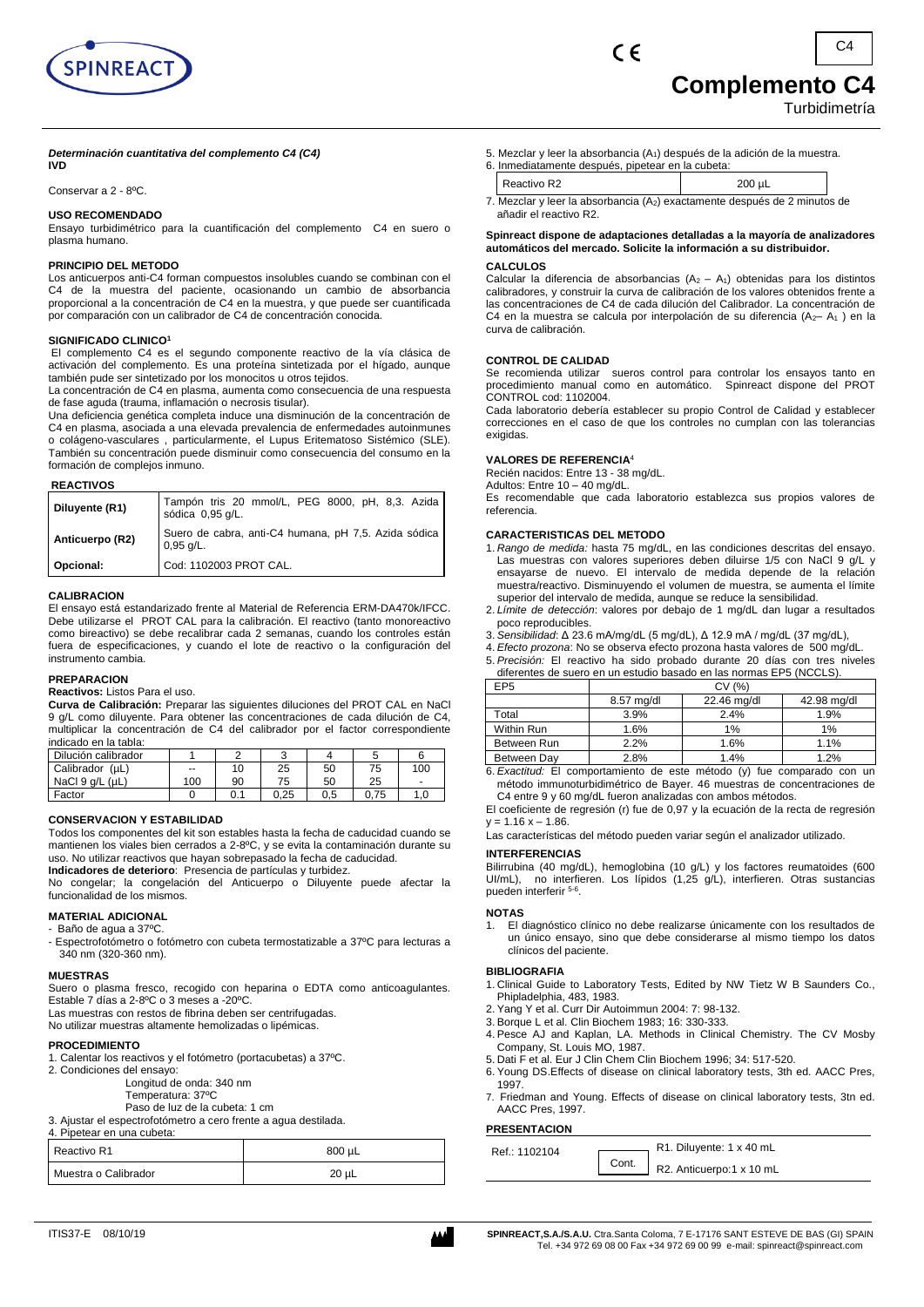

#### *Détermination quantitative du complément C4 (C4)*  **IVD**

Conserver à 2 - 8ºC.

# **USAGE RECOMMANDÉ**

Essai turbidimétrique pour la quantification du complément C4 en sérum ou plasma humain.

#### **PRINCIPE DE LA MÉTHODE**

Les anticorps anti-C4 forment des composés insolubles quand ils sont associés avec le C4 de l'échantillon du patient, occasionnant un changement d'absorbance proportionnel à la concentration de C4 dans l'échantillon, et qui peut être quantifiée par comparaison avec un calibreur de C4 de concentration connue.

#### **SIGNIFICATION CLINIQUE<sup>1</sup>**

Le complément C4 est le second composant réactif de la voie classique d'activation du complément. C'est une protéine synthétisée par le foie, même si elle peut aussi être synthétisée par les monocytes ou autres tissus.

La concentration de C4 dans le plasma augmente suite à une réponse de phase aiguë (traumatisme, inflammation ou nécrose tissulaire).

Une déficience génétique complète induit une diminution de la concentration de C4 dans le plasma, associée à une prévalence élevée de maladie auto-immunes ou collagène-vasculaires, en particulier, le Lupus Érythémateux Systémique (LES). Sa concentration peut également diminuer comme conséquence de la consommation dans la formation de complexes immunes.

#### **RÉACTIFS**

| Diluant (R1)   | Tampon tris 20 mmol/L, PEG 8000, pH, 8,3. Azoture de<br>sodium 0,95 g/L. |
|----------------|--------------------------------------------------------------------------|
| Anticorps (R2) | Sérum de chèvre, anti-C4 humain, pH 7,5. Azoture de<br>sodium 0,95 g/L.  |
| En option :    | Cod: 1102003 PROT CAL                                                    |

## **ÉTALONNAGE**

L'essai est étalonné par rapport au matériel de référence ERM-DA470k/IFCC. Pour l'étalonnage il faut utiliser le PROT CAL. Le réactif (aussi bien monoréactif que biréactif) doit être recalibré toutes les 2 semaines, quand les contrôles sont en dehors des spécifications, et quand le lot de réactif ou la configuration de l'instrument change.

#### **PRÉPARATION**

**Réactifs :** Prêts à l'usage.

**Courbe d'étalonnage :** Préparer les dilutions suivantes du PROT CAL en ClNa 9 g/L comme diluant. Pour obtenir les concentrations de chaque dilution de C4, multiplier la concentration de C4 du calibreur par le facteur correspondant indiqué dans le tableau :

| Dilution calibreur      |     |     | $\sqrt{2}$<br>w |     |      |                          |
|-------------------------|-----|-----|-----------------|-----|------|--------------------------|
| Calibreur (µL)          | --  | 10  | 25              | 50  | 75   | 100                      |
| CINa $9$ q/L ( $\mu$ L) | 100 | 90  | 75              | 50  | 25   | $\overline{\phantom{0}}$ |
| Facteur                 |     | 0.1 | 0.25            | 0.5 | 0.75 | 1.0                      |

#### **CONSERVATION ET STABILITÉ**

Tous les composants du kit sont stables jusqu'à la date d'expiration quand les flacons sont gardés bien fermés à 2-8ºC, et que la contamination est évitée au cours de leur utilisation. Ne pas utiliser de réactifs qui ont dépassé la date d'expiration.

**Indicateurs de détérioration :** Présence de particules et de turbidité.

Ne pas congeler, la congélation de l'anticorps ou du diluant peut affecter leur fonctionnalité.

## **MATÉRIEL SUPPLÉMENTAIRE**

- Bain marie à 37°C.
- Spectrophotomètre ou photomètre avec cuvette thermostatable à 37ºC pour des lectures à 340 nm (320-360 nm).

#### **ÉCHANTILLONS**

Sérum ou plasma frais, recueilli avec héparine ou EDTA comme anticoagulants. Stable 7 jours à 2-8°C ou 3 mois à -20°C.

Les échantillons avec des restes de fibrine doivent être centrifugés.

Ne pas utiliser d'échantillons fortement hémolysés ou lypémiques.

#### **PROCÉDURE**

- 1. Chauffer les réactifs et le photomètre (porte- cuvettes) à 37°C.
- 2. Conditions de l'essai :
	- Longueur d'onde : 340 nm
	- Température : 37ºC

Passage de lumière de la cuvette: 1 cm 3. Ajuster le spectrophotomètre à zéro par rapport à l'eau distillée l'eau distillée.

4. Introduire la pipette dans une cuvette:

| Réactif R1               | 800 µL     |
|--------------------------|------------|
| Échantillon ou calibreur | $20 \mu L$ |

5. Mélanger et lire l'absorbance (A1) après l'ajout de l'échantillon.

 $\epsilon$ 

| 6. Introduire la pipette dans la cuvette tout de suite après :                                         |             |  |  |  |
|--------------------------------------------------------------------------------------------------------|-------------|--|--|--|
| Réactif R2                                                                                             | $200 \mu L$ |  |  |  |
| $\overline{7}$ M41 and an at the Unknowledge (A) are structured Outlinet and a second of the state for |             |  |  |  |

7. Mélanger et lire l'absorbance (A2) exactement 2 minutes après avoir ajouté le réactif R2.

#### **Spinreact dispose d'adaptations détaillées pour la plupart des analyseurs automatiques du marché. Veuillez contacter votre distributeur pour obtenir des informations.**

### **CALCULS**

Calculer la différence d'absorbances  $(A_2 - A_1)$  obtenues pour les différents calibreurs, et construire la courbe d'étalonnage des valeurs obtenues face aux concentrations en C4 de chaque dilution du calibreur. La concentration en C4 dans l'échantillon est calculée par interpolation de sa différence  $(A<sub>2</sub> - A<sub>1</sub>)$  dans la courbe d'étalonnage.

### **CONTRÔLE DE QUALITÉ**

Il est recommandé d'utiliser des sérums de contrôle, afin de contrôler les essais aussi bien lors de procédures manuelles qu'automatiques. Spinreact dispose du PROT CONTROL cod : 1102004.

Chaque laboratoire doit établir son propre Contrôle de Qualité et des corrections en cas de non-conformité des contrôles en termes de tolérances exigées.

#### **VALEURS DE RÉFÉRENCE**<sup>4</sup>

Nouveaux nés : Entre 13 – 38 mg/dL.

Adultes : Entre 10 – 40 mg/dL. Chaque laboratoire devrait établir ses propres valeurs de référence.

#### **CARACTÉRISTIQUES DE LA MÉTHODE**

- 1. *Limite de linéarité :* jusqu'à 75 mg/dL dans les conditions décrites de l'essai. Les échantillons avec des valeurs supérieures doivent être dilués 1/5 avec ClNa 9 g/L et testés à nouveau. L'intervalle de mesure dépend du rapport échantillon/réactif. En réduisant le volume d'échantillon, on augmente la limite supérieure de l'intervalle de mesure, même si la sensibilité est réduite
- 2. *Limites de détection* : les valeurs en dessous de 1 mg/dL entraînent des résultats peu reproductibles.
- 3. *Sensibilité :* Δ 23.6 mA/mg/dL (5 mg/dL), Δ 12.9 mA / mg/dL (37 mg/dL),
- 4. *Effet prozone :* Aucun effet prozone n'a été observé jusqu'à des valeurs de 500 mg/dL.
- 5. *Précision :* Le réactif a été testé pendant 20 jours avec trois niveaux de sérum différents dans une étude basée sur les normes EP5 (NCCLS).

| EP <sub>5</sub>           | CV(%)      |             |             |  |
|---------------------------|------------|-------------|-------------|--|
|                           | 8,57 mg/dL | 22,46 mg/dL | 42,98 mg/dL |  |
| Total                     | 3.9%       | 2.4%        | 1.9%        |  |
| Pendant<br>l'exécution    | 1.6%       | 1%          | 1%          |  |
| Entre l'exécution<br>2.2% |            | 1.6%        | 1.1%        |  |
| Entre jours               | 2.8%       | 1.4%        | 1.2%        |  |

*6. Exactitude : :* Le comportement de cette méthode (y) a été comparé avec une méthode immunoturbidimétrique de Bayer. 46 échantillons de concentrations de C4 entre 9 et 60 mg/dL ont été analysés avec les deux méthodes. Le coefficient de régression (r) a été de 0,97 et l'équation de la droite de régression  $v = 1.16 x - 1.86$ .

Les caractéristiques de la méthode peuvent varier selon l'analyseur utilisé.

# **INTERFÉRENCES**

Bilirubine (40 mg/dL), hémoglobine (10 g/L) et facteurs rhumatoïdes (600 UI/mL), n'interfèrent pas. Les lipides (1,25 g/L) interfèrent. D'autres substances peuvent<br>interférer <sup>5-6</sup>

#### **REMARQUES**

1. Le diagnostic clinique ne doit pas être réalisé uniquement avec les résultats d'un seul essai, mais doit également tenir compte des données cliniques du patient.

# **BIBLIOGRAPHIE**

- 1. Clinical Guide to Laboratory Tests, Edited by NW Tietz W B Saunders Co., Phipladelphia, 483, 1983.
- 2. Yang Y et al. Curr Dir Autoimmun 2004: 7: 98-132.
- 3. Borque L et al. Clin Biochem 1983; 16: 330-333.
- 4. Pesce AJ and Kaplan, LA. Methods in Clinical Chemistry. The CV Mosby Company, St. Louis MO, 1987.
- 5. Dati F et al. Eur J Clin Chem Clin Biochem 1996; 34: 517-520.
- 6. Young DS. Effects of disease on clinical laboratory tests, 3th ed. AACC Pres, 1997.
- 7. Friedman and Young. Effects of disease on clinical laboratory tests, 3tn ed. AACC Pres, 1997.

#### **PRÉSENTATION**

| .            |       |                                  |
|--------------|-------|----------------------------------|
| Réf: 1102104 |       | $R1.$ Diluant : $1 \times 40$ mL |
|              | Cont. | R2. Anticorps: 1 x 10 mL         |

ITIS37-F 08/10/19 **SPINREACT,S.A./S.A.U.** Ctra. Santa Coloma, 7 E-17176 SANT ESTEVE DE BAS (GI) SPAIN Tel. +34 972 69 08 00 Fax +34 972 69 00 99 e-mail: spinreact@spinreact.com

Turbidimétrie

**Complément C4**